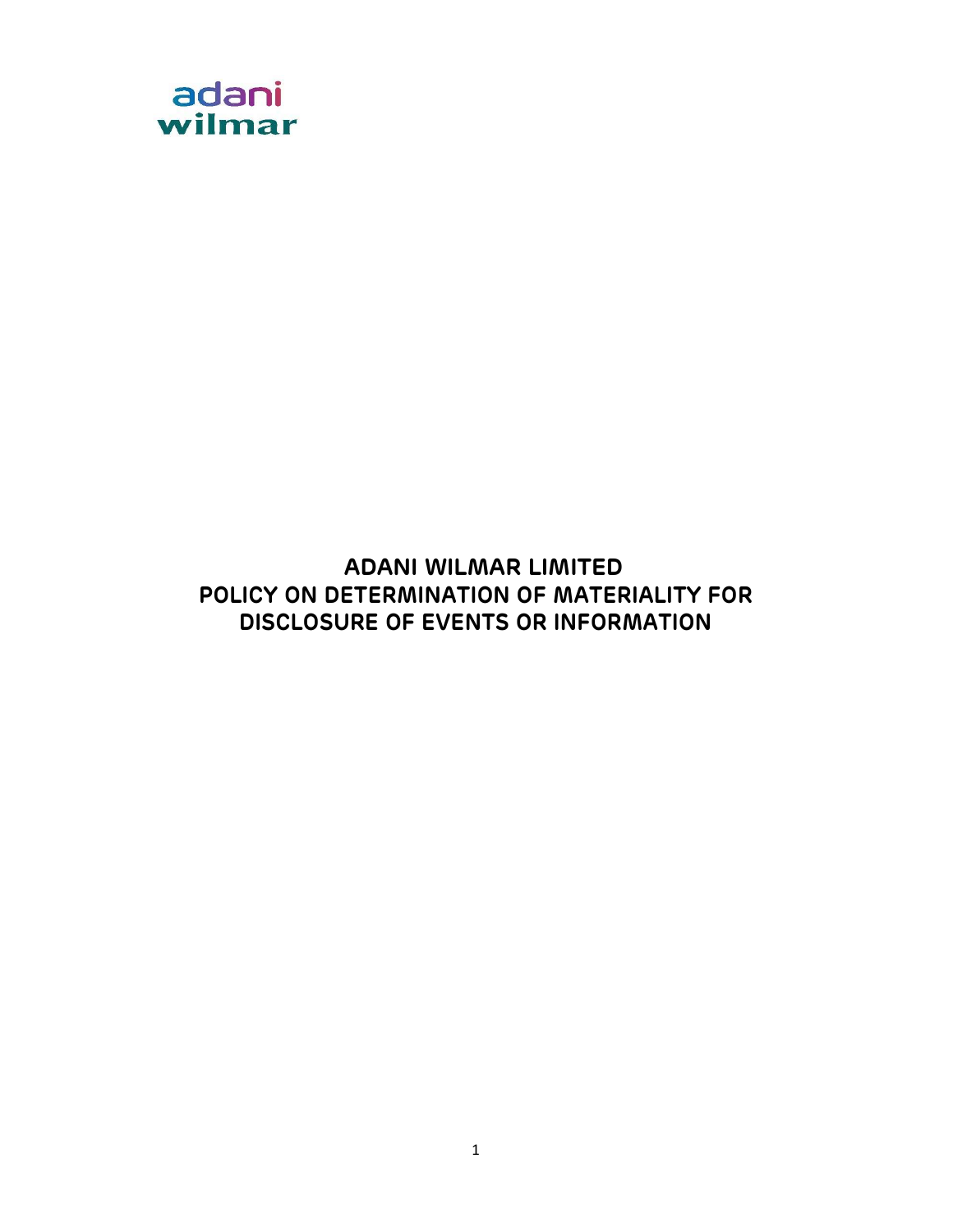

### POLICY ON DETERMINATION OF MATERIALITY FOR DISCLOSURE OF EVENTS OR INFORMATION

| Sr. | <b>Particulars</b>       | Page Nos.      |
|-----|--------------------------|----------------|
| No. |                          |                |
| 1.  | Background               | 3              |
| 2.  | Definitions              | $3 - 4$        |
| 3.  | Interpretation           | 4              |
| 4.  | Policy                   | 4              |
| 5.  | Reporting and Disclosure | 4              |
| 6.  | Guidelines               | $5 - 7$        |
| 7.  | Implementation           | $\overline{7}$ |
| 8.  | Review                   | 8              |
| 9.  | Annexure                 | $9 - 14$       |

### TABLE OF CONTENTS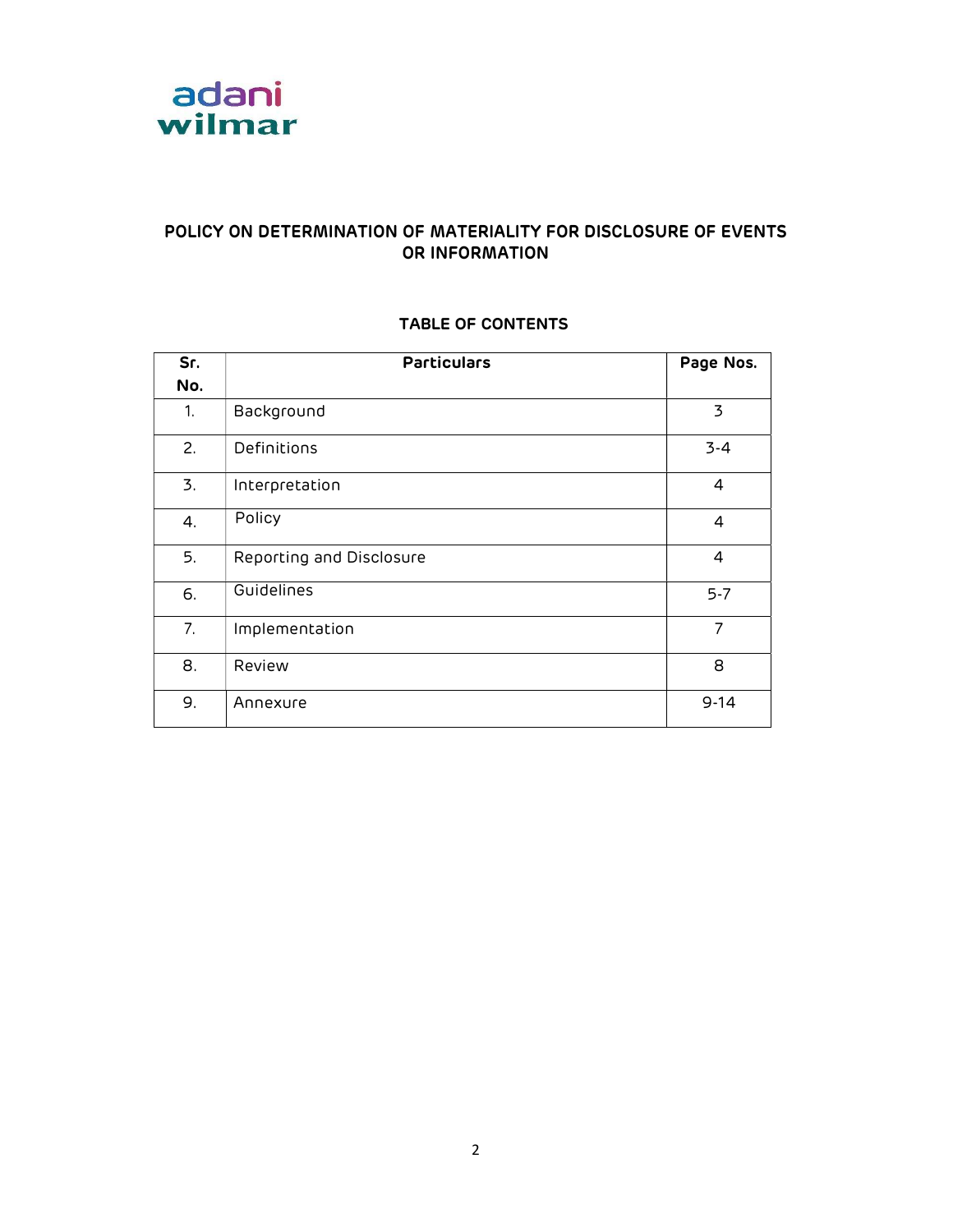

# MATERIAL EVENTS POLICY

### 1. Background

Regulation 30 of Securities and Exchange Board of India (Listing Obligations and Disclosure Requirements) Regulations, 2015 [hereinafter referred to as "SEBI (LODR) Regulations"] mandates that every listed entity shall make disclosures of any events or information which, in the opinion of the Board of Directors of the listed company, is material as well as any price sensitive information. The listed entity shall frame a policy for determination of materiality, based on the specified criteria duly approved by its Board of Directors, which shall be disclosed on its website.

The Board of Directors of the listed entity shall authorise one or more Key Managerial Personnel for the purpose of determining materiality of an event or information for the purpose of making disclosures.

In view of the same, this "Material Events Policy" of Adani Wilmar Limited ("the Company" or "AWL") has been framed considering that stakeholders of the Company need timely, sufficient & reliable information and communication in a coherent manner regarding material events that matters / makes influence on the Company as also the regulatory requirements of Regulation 30 of the SEBI (LODR) Regulations.

### 2. Definitions

#### 1. Authorised Key Managerial Personnel

Authorised Key Managerial Personnel means Managing Director or CEO or Chief Financial Officer or Company Secretary & Compliance Officer of the Company, who are authorised, individually or jointly, for determining the materiality of an event or information that qualifies for disclosure and to decide the appropriate time and details of its disclosure to be made to the Stock Exchange(s).

#### 2. Material events

Material Events means the individual transaction or arrangement which, in the opinion of the Authorised Key Managerial Personnel is significant to the operations or performance of the Company as well as any price sensitive information.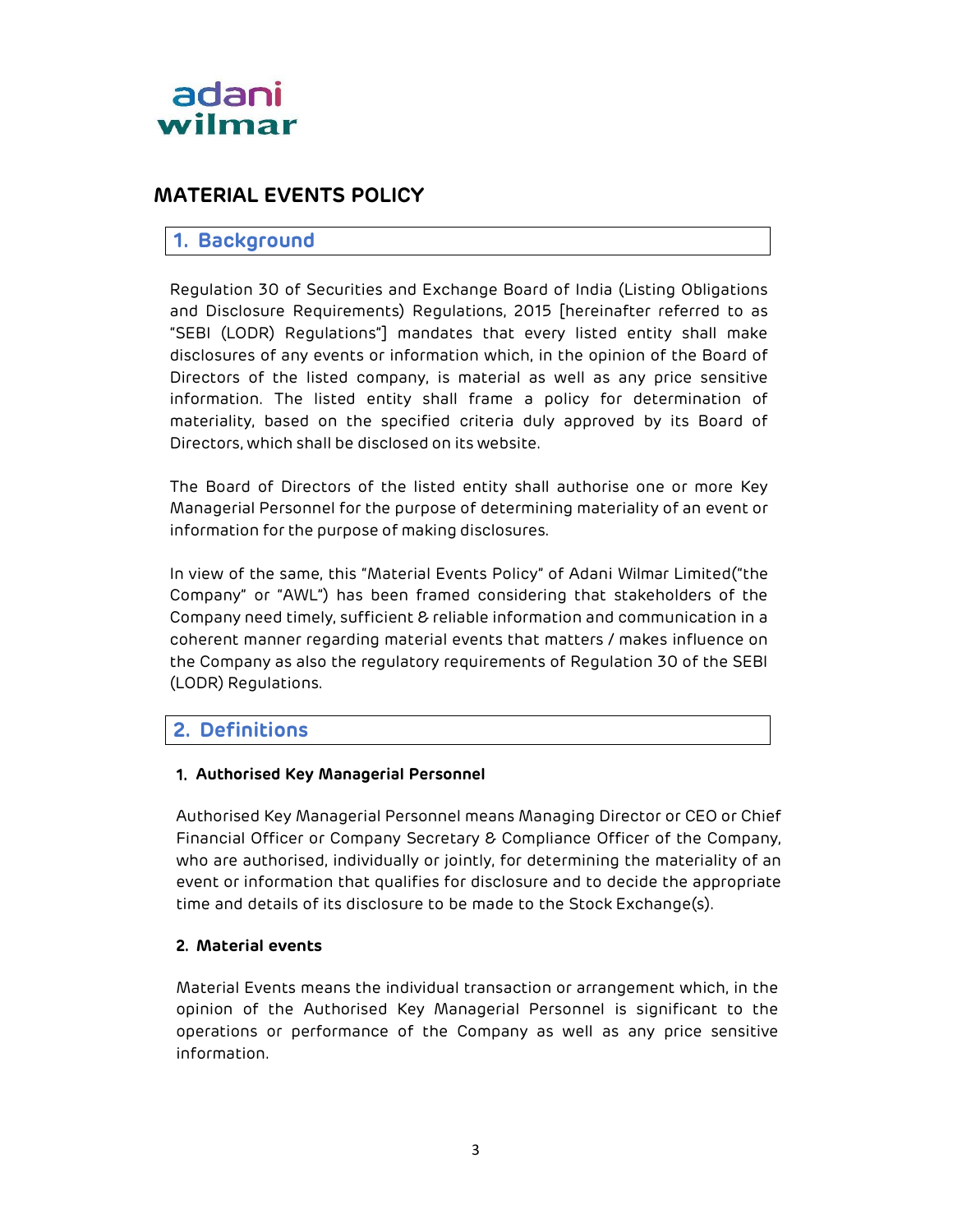

#### 3. Price Sensitive Information

"Price-sensitive information" means any information which relates, directly or indirectly, to the Company that is not generally available and which upon becoming generally available is likely to materially affect the price of securities of the Company.

#### 4.Compliance Officer

Compliance Officer means "Company Secretary" of the Company.

#### 5. Policy or This Policy

Policy or this policy means "Material Events Policy".

#### 6.Stock Exchanges

Stock Exchanges means where the Equity Shares of the Company are listed.

### 3. Interpretation

Terms that have not been defined in this policy shall have the same meaning assigned to them in the SEBI (LODR) Regulations and Companies Act, 2013 as amended from time to time.

### 4. Policy

The Company will as soon as reasonably possible inform the Stock Exchange(s) of all the events or information which will have material impact on the performance/operations of the Company, as well as any price sensitive information.

The "Authorised Key Managerial Personnel" shall be entitled to take a view on the materiality of an event or information which are qualifying for disclosure as provided in Para B of Part A of Schedule III of the SEBI (LODR) Regulations and to decide the appropriate time at which such disclosure is to be made with the Stock Exchange(s) and details that may be disclosed in the best interest of present and potential investors.

### 5. Reporting and Disclosure

Regulation 30 of SEBI (LODR) Regulations have categorised material events and information which will have bearing on the performance/operations of the Company. The disclosures of events and information which the Company shall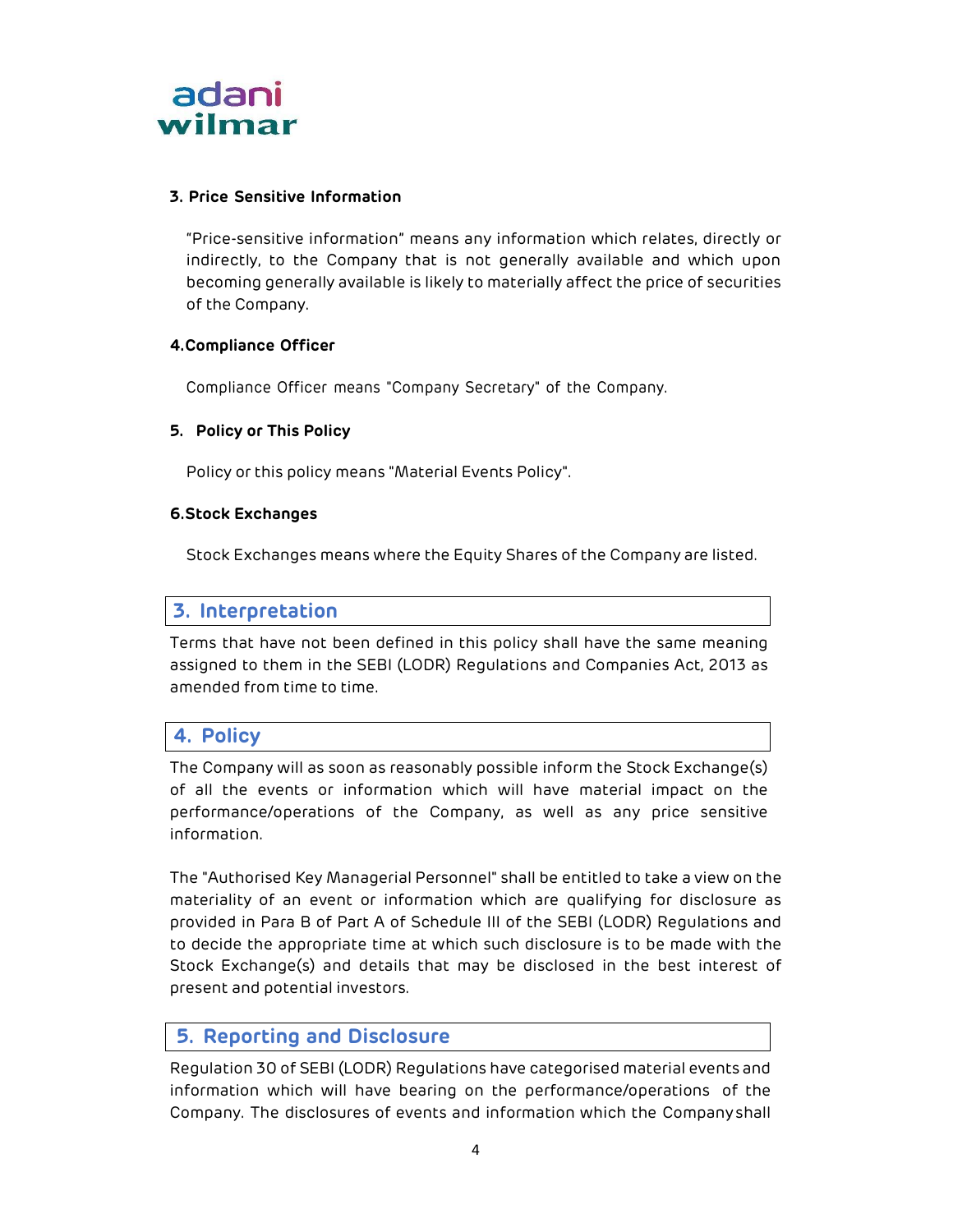

make to the Stock Exchange(s) as broadly categorised under these regulations are as under –

- Events in category A shall be disclosed to Stock Exchanges without any application of the guidelines for materiality i.e. these are mandatorily to be disclosed irrespective of the extent of happening of event.
- Events that have been provided in category B shall be disclosed to Stock Exchanges upon application of the guidelines for materiality to be determined by the Authorised Key Managerial Personnel on the basis of criteria as mentioned in Regulation 30(4).
- Any other material event or information as per Category C, which have not been covered under category A & Category B, shall also be disclosed to the Stock Exchanges upon application of guidelines for materiality to be determined by the Authorised Key Managerial Personnel on the basis of criteria as mentioned in Regulation 30(4).

Details of above events or information are provided in Annexure(s) forming part of this policy.

# 6. Guidelines

All disclosures made under Regulations 30 of the SEBI (LODR) Regulations shall contain minimum information as stated hereunder in case of happening/reporting of any below mentioned event:

#### 1. Disclosure content to report change in General Character of Business

- Nature of arrangements that lead to change in general character of business
- Rationale for such change in character of business.
- Benefits / impact of such change in character of business, if any.

### 2. Disclosure content to report disruption of operations due to natural calamity:

- On occurrence of such event keep exchanges informed of the occurrence of such disruptive natural calamity.
- Company shall inform the exchange(s) as soon as possible but not later than 15 days from the time of occurrence of the disruptive natural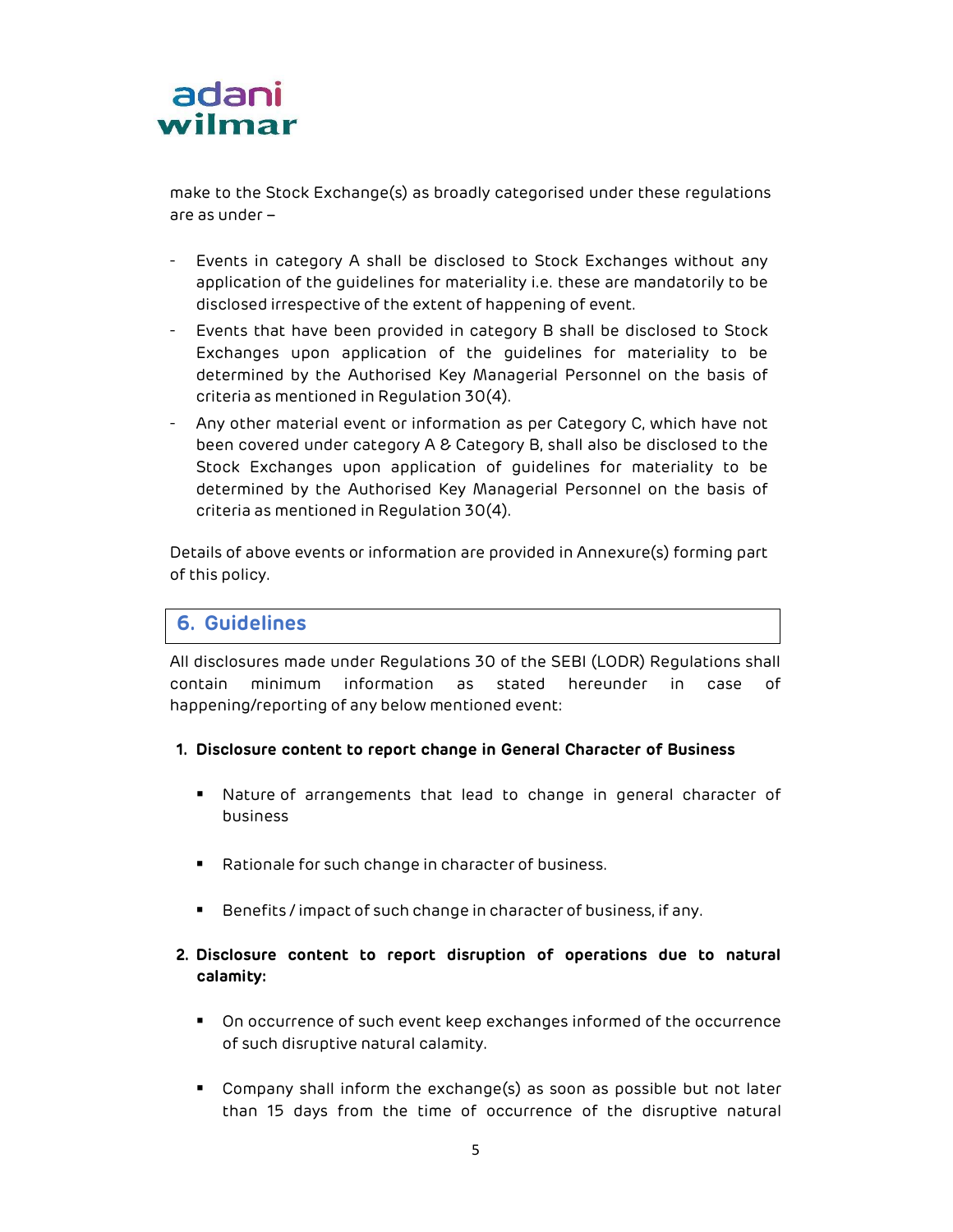

calamity. If for any reason, the impact assessment is not completed in 15 days' time, the Company shall inform the exchange(s) about the status of assessment and expected date by which assessment will be completed.

- This disclosure shall also include whether this risk is covered by insurance and the value of insurance cover.
- **Inform the Exchange(s) as and when Company, in its judgment considers** that normalcy is restored.
- 3. Disruption of operations due to events such as strikes, lockouts etc.

#### $\checkmark$  At the time of occurrence:

- **Impact on the production/operations in case of strikes/lock outs.**
- Factory/unit where the strike/lock out takes place including reasons for such strike.
- $\checkmark$  Periodically, till complete normalcy is restored:
	- The impact of the strike/lock out in some quantifiable terms
	- **Steps taken for restoration of normalcy**
	- **Inform the Exchange(s) as and when strike/lock out is called off along with** quantitative information on actual impact of such strike / lock out.
- 4. Disclosure on commencement or closure of commencement operations
	- Company will inform the exchange(s) if and when a material commercial production or service is commenced or shut down.
	- The disclosure should also include projected financial impact with appropriate disclaimers.
	- Company shall issue a clarification to the exchange(s) if there is a material variation in the disclosures made earlier in this regard.
- 5. Disclosures regarding pricing/realization/profitability arising out of change in the regulatory framework
	- Company shall inform the exchange(s) about material changes in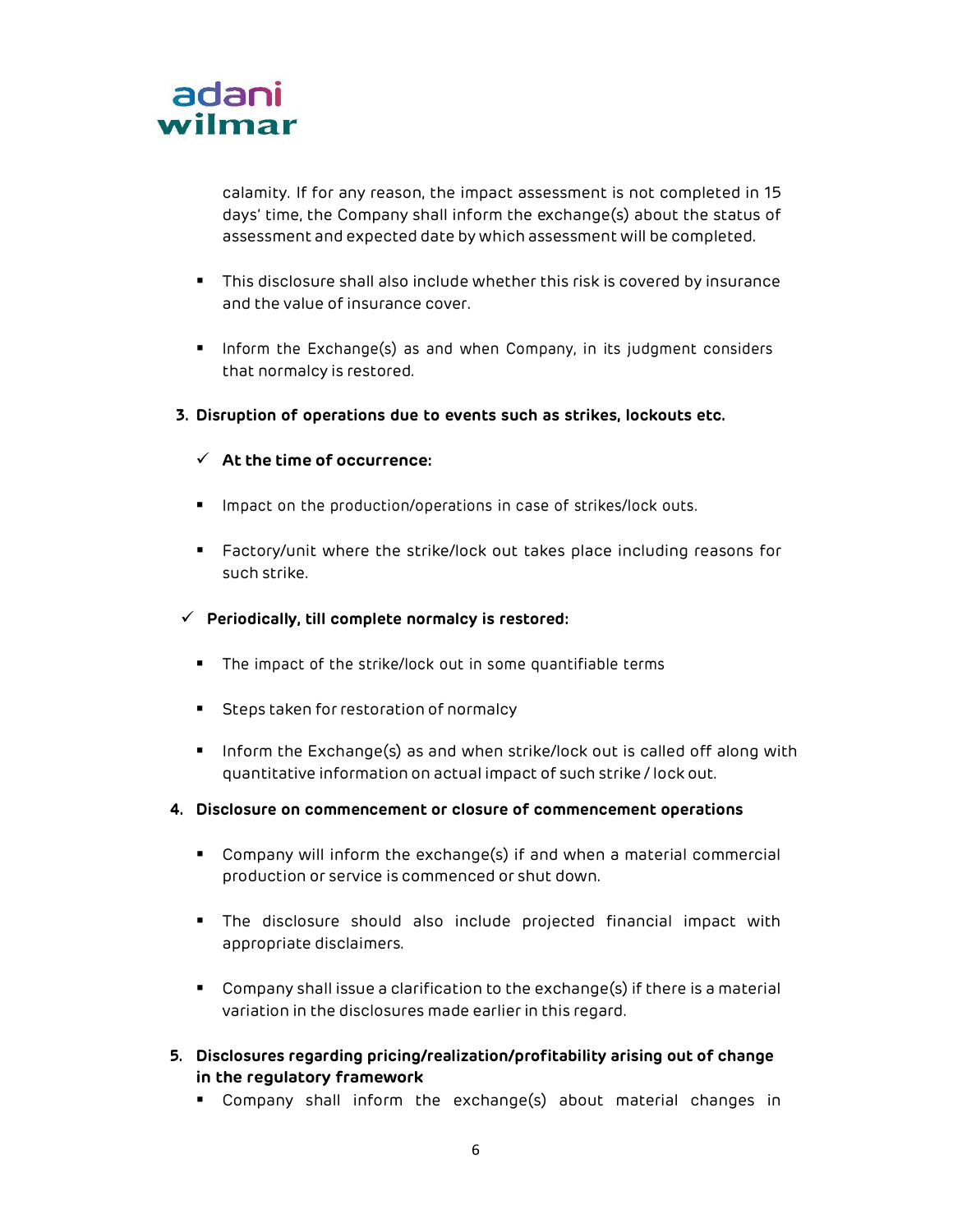

pricing/realization/profitability arising out of change in the regulatory framework.

The disclosure may also quantify impact of such regulatory framework.

### 6. Disclosure relating to litigation/dispute/regulatory action with a material impact

- Company shall keep the exchange(s) informed of any litigation/dispute developments with respect to any dispute in conciliation proceedings, litigation, assessment, adjudication or arbitration to which it is a party or the outcome of which can reasonably be expected to have a material impact on its present or future operations or its profitability or financials.
- The Company shall keep the exchange(s) informed of cessation/conclusion/settlement of the above said litigation/dispute along with the concluding order or concluding settlement information.

#### 7. Revision in Ratings

- The Company shall promptly notify the exchange(s), but not later than 24 hours, the details of any rating or revision in rating assigned to any debtor equity instrument of Company.
- **IF** In case of downward rating, the disclosure may include reasons published by rating agency for such downward rating.

#### 8. Any other Information requiring disclosure

- Such details as may be necessary to give the shareholders and general public sufficient information to form a fair view on the price of the securities of the Company.
- The disclosure guidelines prescribed by the Stock Exchange(s), if any shall be adhered to.

# 7. Implementation

AWL will adhere to highest standards with regard to the implementation of this policy. The Managing Director , Chief Financial Officer and Compliance Officer of the Company shall have overall responsibility for implementing of this policy and shall take internal/external approvals, wherever necessary.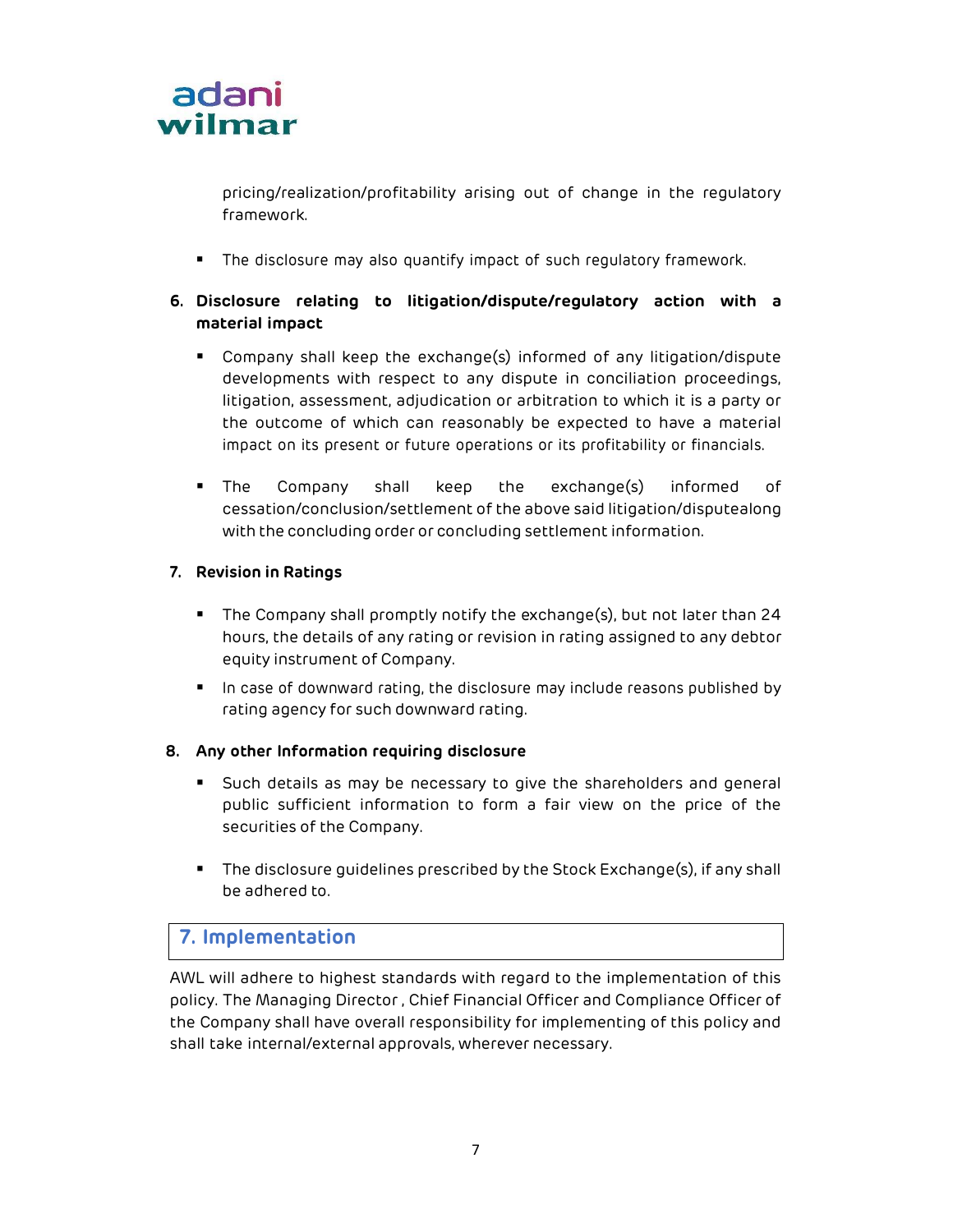

## 8. Policy Review

This policy shall be reviewed from time to time so that the policy remains complaint with applicable legal requirements. The Company Secretary will keep the policy updated as per applicable statutory guidelines.

\*\*\*\*\*\*\*\*\*\*\*\*\*\*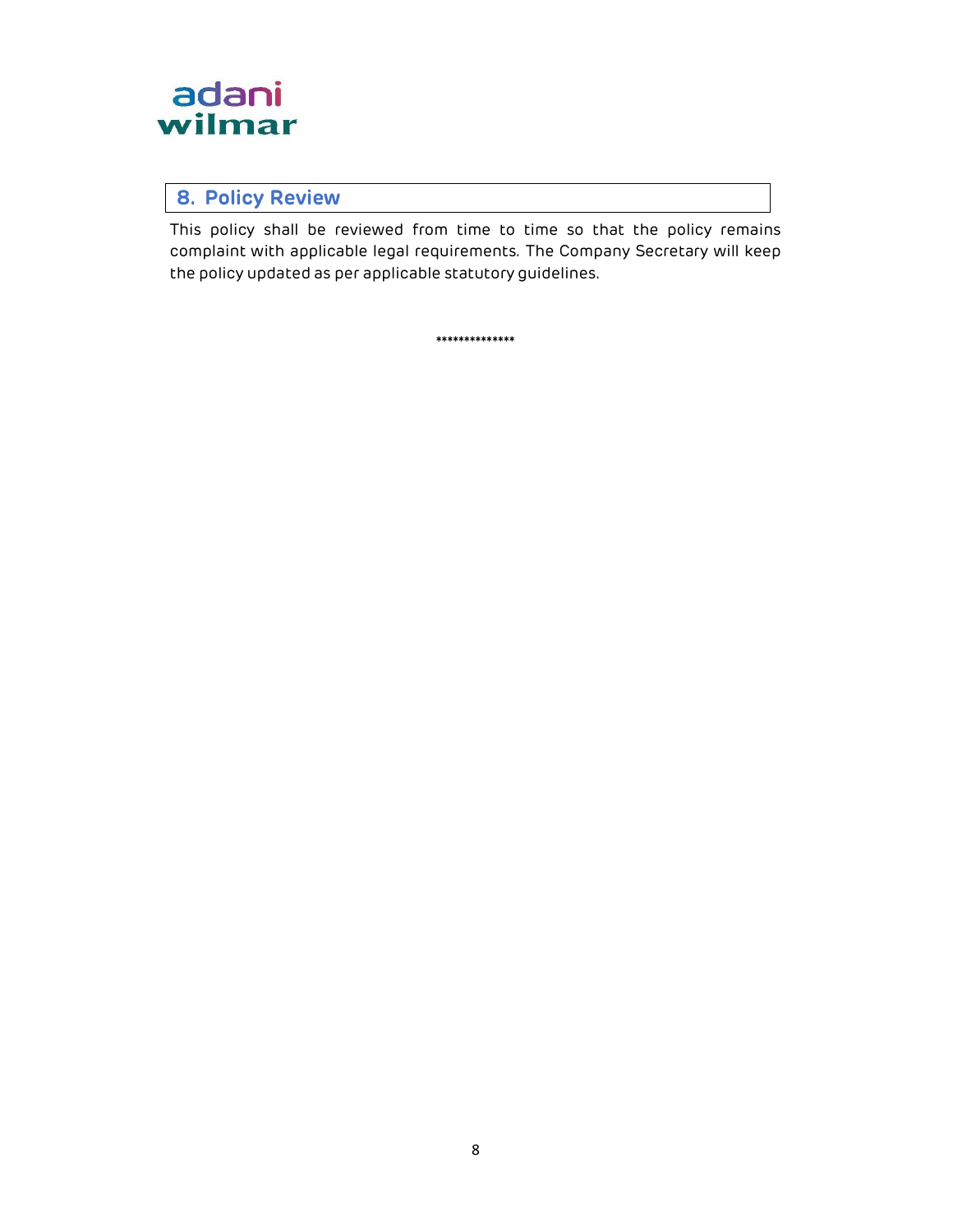

#### ANNEXURE

### A) EVENTS WHICH SHALL BE DISCLOSED WITHOUT ANY APPLICATION OF THE GUIDELINES FOR MATERIALITY AS SPECIFIED IN SUB-REGULATION (4) OF REGULATION (30) OF SEBI [LODR] REGULATIONS, 2015.

1. Acquisition(s) (including agreement to acquire), Scheme of Arrangement (amalgamation/ merger/ demerger/restructuring), or sale or disposal of any unit(s), division(s) or subsidiary of the listed entity or any other restructuring.

Explanation.- For the purpose of this sub-para, the word 'acquisition' shall mean,-

- i) acquiring control, whether directly or indirectly; or,
- ii) acquiring or agreeing to acquire shares or voting rights in, a company, whether directly or indirectly, such that
	- a. the listed entity holds shares or voting rights aggregating to five per cent or more of the shares or voting rights in the said company, or;
	- b. there has been a change in holding from the last disclosure made under sub-clause (a) of clause (ii) of the Explanation to this sub-para and such change exceeds two percent of the total shareholding or voting rights in the said company.
- 2. Issuance or forfeiture of securities, split or consolidation of shares, buyback of securities, any restriction on transferability of securities or alteration in terms or structure of existing securities including forfeiture, reissue of forfeited securities, alteration of calls, redemption of securities etc.
- 3. Revision in Rating(s).
- 4. Outcome of Meetings of the board of directors: The listed entity shall disclose to the exchange(s), within 30 minutes of the closure of the meeting, held to consider the following:
- a. dividends and/or cash bonuses recommended or declared or the decision to pass any dividend and the date on which dividend shall be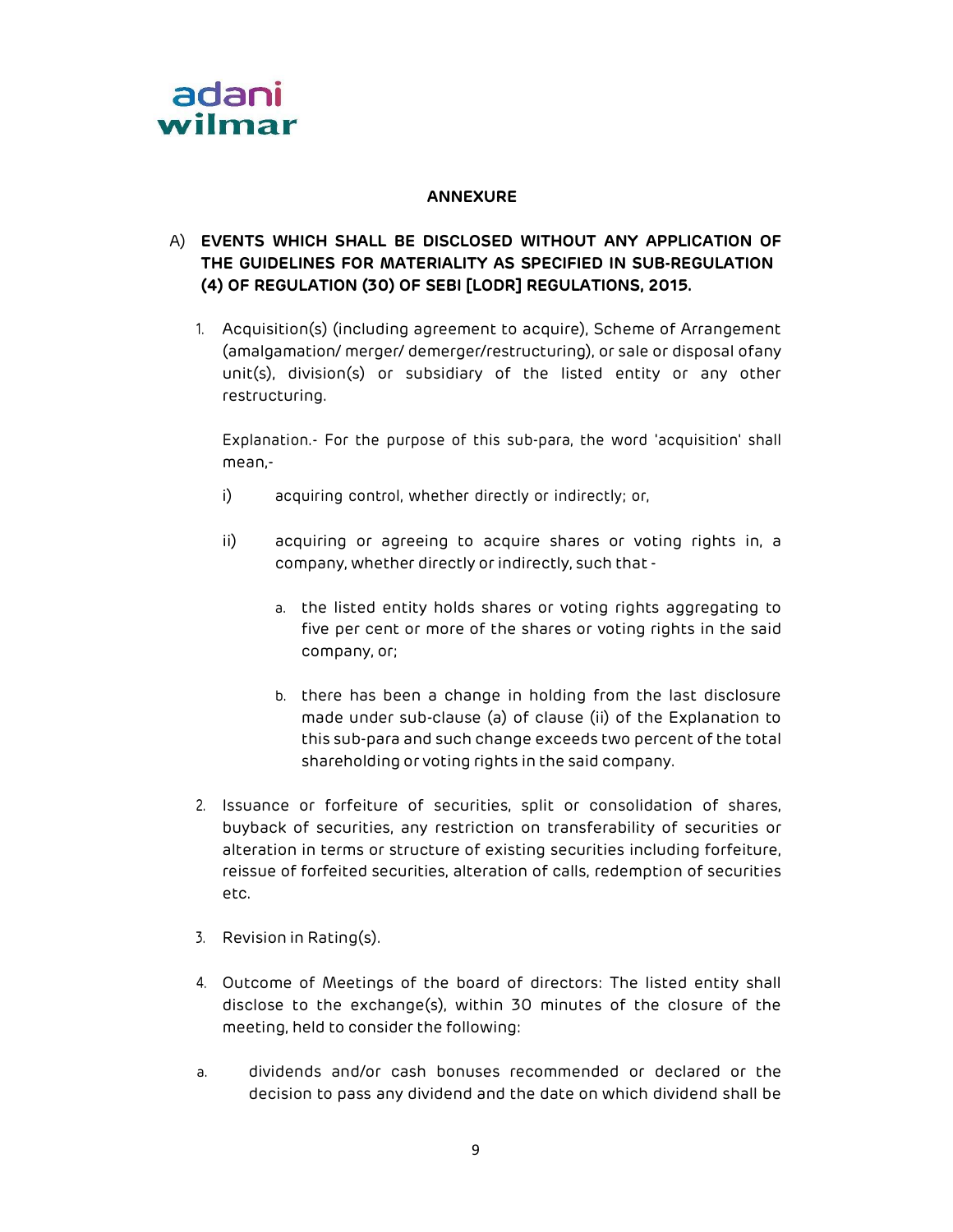

paid/dispatched;

- b. any cancellation of dividend with reasons thereof;
- c. the decision on buyback of securities;
- d. he decision with respect to fund raising proposed to be undertaken.
- e. increase in capital by issue of bonus shares through capitalization including the date on which such bonus shares shall be credited/dispatched;
- f. reissue of forfeited shares or securities, or the issue of shares or securities held in reserve for future issue or the creation in any form or manner of new shares or securities or any other rights, privileges or benefits to subscribe to;
- g. short particulars of any other alterations of capital, including calls;
- h. financial results;
- i. decision on voluntary delisting by the listed entity from stock exchange(s). Provided that in case of board meetings being held for more than one day, the financial results shall be disclosed within thirty minutes of end of the meeting for the day on which it has been considered.
- 5. Agreements (viz. shareholder agreement(s), joint venture agreement(s), family settlement agreement(s) (to the extent that it impacts management and control of the listed entity), agreement(s)/treaty(ies)/contract(s) with media companies) which are binding and not in normal course of business, revision(s) oramendment(s) and termination(s) thereof.
- 6. Fraud/defaults by promoter or key managerial personnel or by listed entity or arrest of key managerial personnel or promoter.
- 7. Change in directors, key managerial personnel (Managing Director, Chief Executive Officer, Chief Financial Officer, Company Secretary etc.), Auditor and Compliance Officer.
- 7A. In case of resignation of the auditor of the listed entity, detailed reasons for resignation of auditor, as given by the said auditor, shall be disclosed by the listed entities to the stock exchanges as soon as possible but not later than twenty four hours of receipt of such reasons from the auditor.
- 7B. Resignation of Independent Director including reasons for resignation: In case of resignation of an Independent Director of the listed entity, within seven days from the date of resignation, the following disclosures shall be made to the stock exchanges by the listed entities:
	- i. Detailed reasons for the resignation of Independent Directors as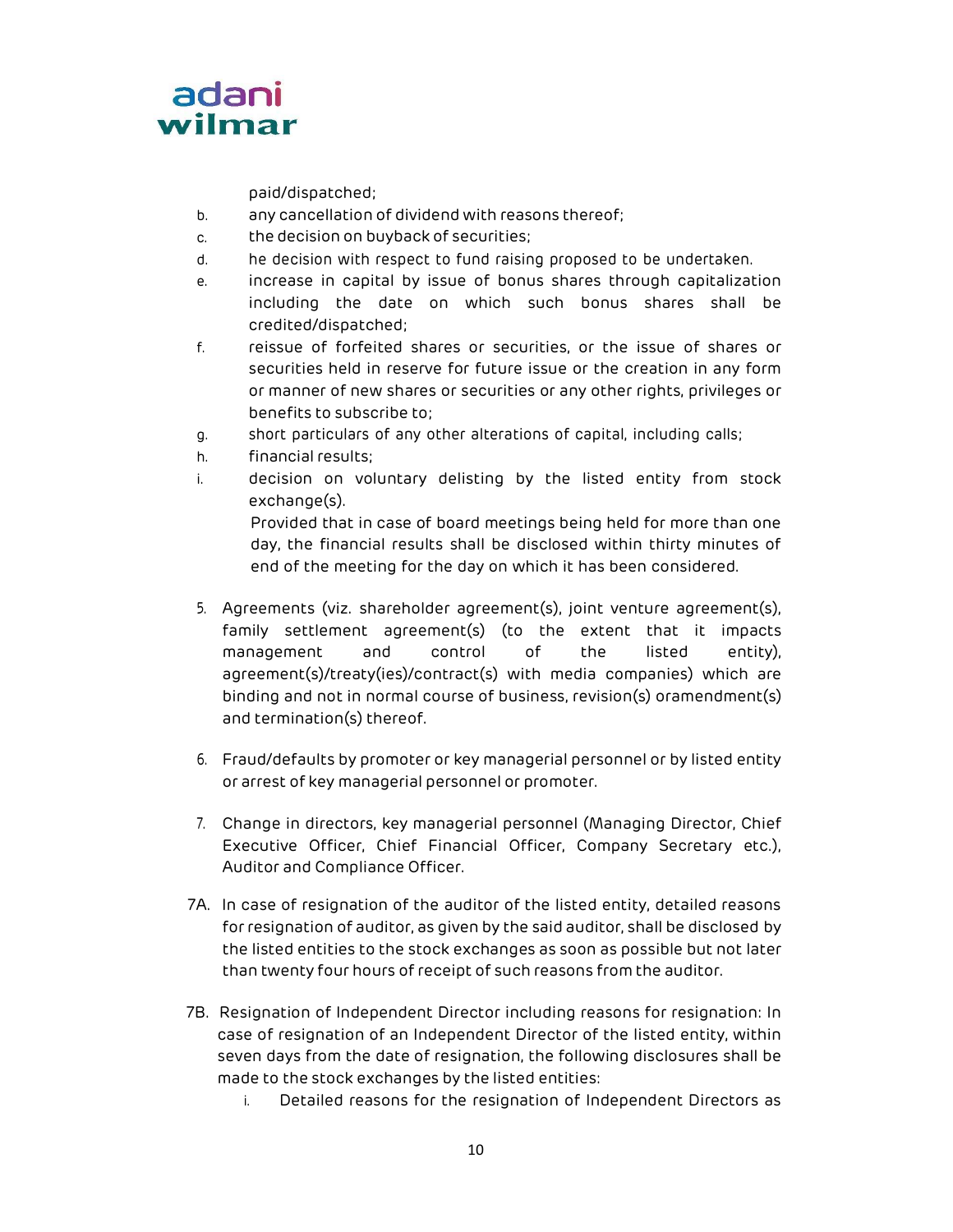

given by the said Director shall be disclosed by the listed entities to the stock exchanges.

- ii. The Independent Director shall, along with the detailed reasons, also provide a confirmation that there is no other material reasons other than those provided.
- iii. The confirmation as provided by the Independent Director above shall also be disclosed by the listed entities to the stock exchanges along with the detailed reasons as specified in sub- clause (i) above.
- 8. Appointment or discontinuation of share transfer agent.
- 9. Resolution plan/ restructuring in relation to loans/borrowings from banks/ financial institutions including the following details: (i)Decision to initiate resolution of loans/borrowings; (ii)Signing of Inter- Creditors Agreement (ICA) by lenders; (iii)Finalisation of Resolution Plan (iv)Implementation of Resolution Plan (v)Salient features, not involving commercial secrets, of the resolution/ restructuring plan as decided by lenders.
- 10. One time settlement with a bank.
- 11. Reference to BIFR and winding-up petition filed by any party / creditors.
- 12. Issuance of Notices, call letters, resolutions and circulars sent to shareholders, debenture holders or creditors or any class of them or advertised in the media by the listed entity.
- 13. Proceedings of Annual and extraordinary general meetings of the listed entity.
- 14. Amendments to memorandum and articles of association of listed entity, in brief.
- 15. (a)Schedule of Analyst or institutional investor meet and presentations on financial results made by the listed entity to analysts or institutional investors.

Explanation: For the purpose of this clause 'meet' shall mean group meetings or group conference calls conducted physically or through digital means.

(b)Audio or video recordings and transcripts of post earnings/quarterly calls, by whatever name called, conducted physically or through digital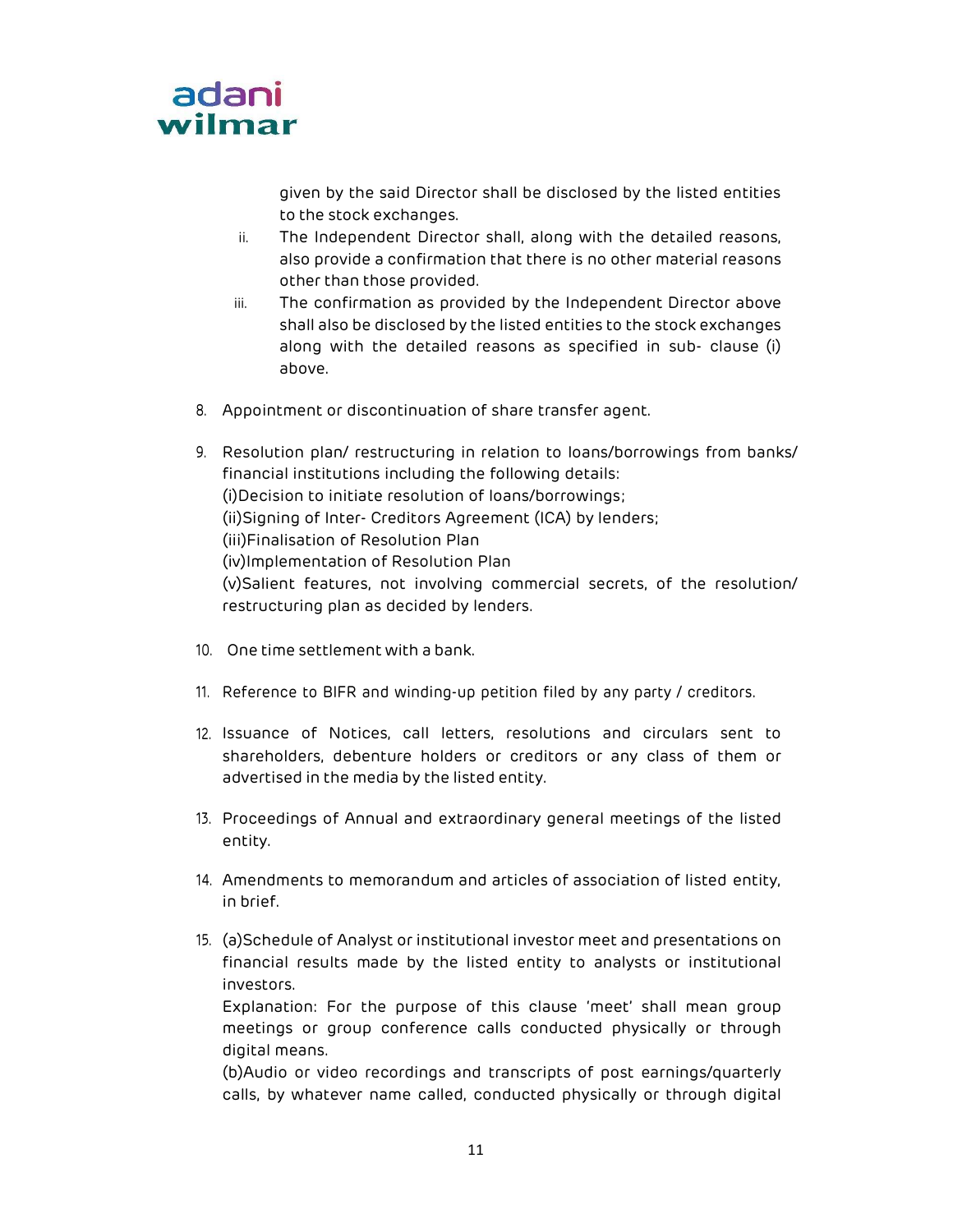

means, simultaneously with submission to the recognized stock exchange(s) in the following manner:

(i)the presentation and the audit/video recordings shall be promptly made available on the website and in any case, before the next trading day or within twenty four hours from the conclusion of such calls, whichever is earlier;

(ii)the transcript of such calls shall be made available on the website within five working days of the conclusion of such calls.

- 16. The following events in relation to the corporate insolvency resolution process (CIRP) of a listed corporate debt or under the Insolvency Code:
	- a) Filing of application by the corporate applicant for initiation of CIRP, also specifying the amount of default;
	- b) Filing of application by financial creditors for initiation of CIRP against the corporate debtor, also specifying the amount of default;
	- c) Admission of application by the Tribunal, along with amount of default or rejection or withdrawal, as applicable ;
	- d) Public announcement made pursuant to order passed by the Tribunal under section 13 of Insolvency Code;
	- e) List of creditors as required to be displayed by the corporate debtor under regulation 13(2)(c) of the IBBI (Insolvency Resolution Process for Corporate Persons) Regulations, 2016;
	- f) Appointment/ Replacement of the Resolution Professional;
	- g) Prior or post-facto intimation of the meetings of Committee of Creditors;
	- h) Brief particulars of invitation of resolution plans under section 25(2)(h) of Insolvency Code in the Form specified under regulation 36A(5) of the IBBI (Insolvency Resolution Process for Corporate Persons) Regulations, 2016;
	- i) Number of resolution plans received by Resolution Professional;
	- j) Filing of resolution plan with the Tribunal;
	- k) Approval of resolution plan by the Tribunal or rejection, if applicable;
	- l) Specific features and details of the resolution plan as approved by the Adjudicating Authority under the Insolvency Code, not involving commercial secrets, including details such as: (i)Pre and Post net worth of the company;

(ii)Details of assets of the company post CIRP;

(iii)Details of securities continuing to be imposed on the companies' assets;

(iv)Other material liabilities imposed on the company;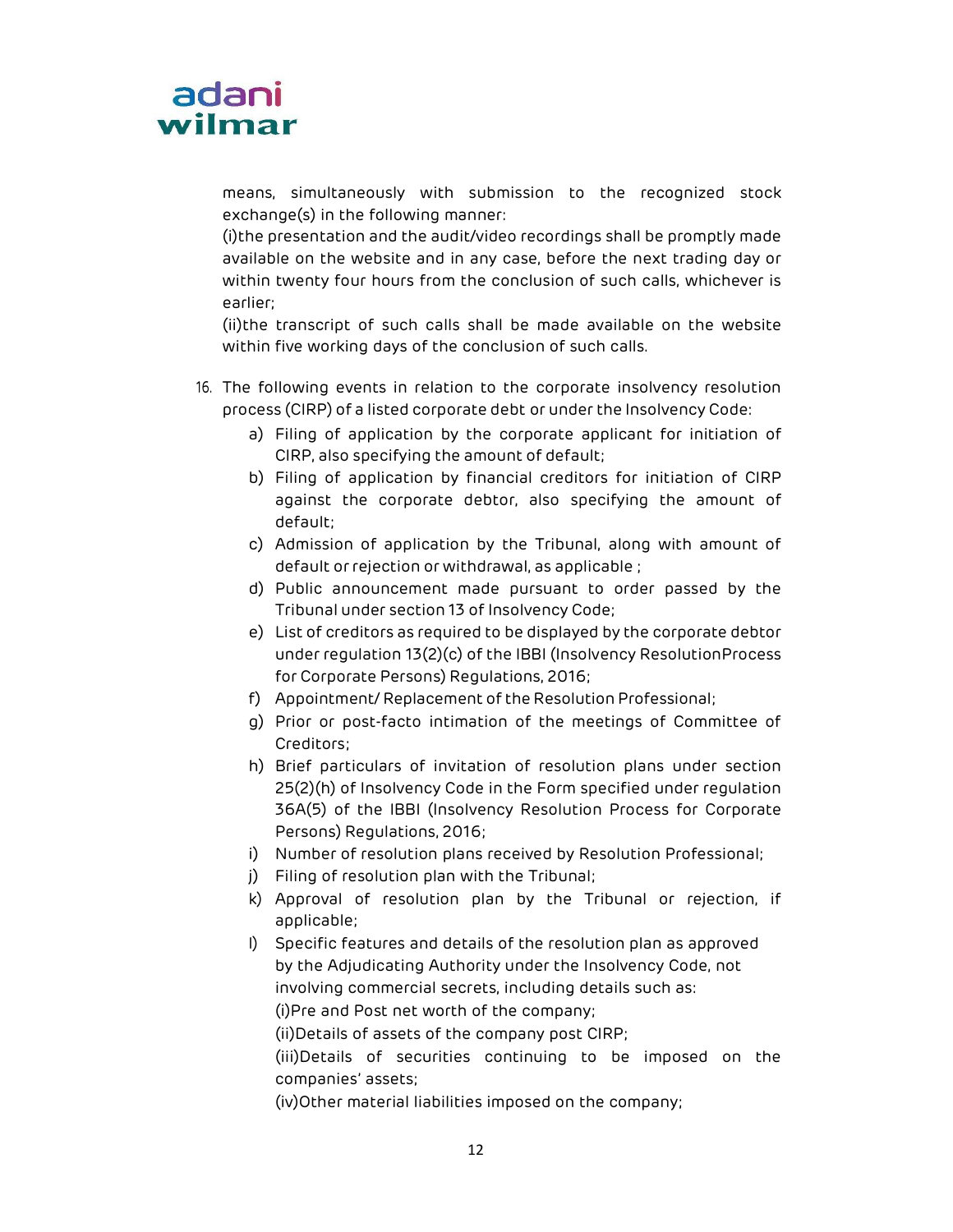

(v)Detailed pre and post shareholding pattern assuming 100% conversion of convertible securities; (vi)Details of funds infused in the company, creditors paid off; (vii)Additional liability on the incoming investors due to the transaction, source of funding etc. (viii)Impact on the investor- revised P/E, RONW, ratios etc; (ix)Names of the new promoters, key managerial person(s), if any and their past experience in the business or employment. In case where promoters are companies, history of such company and names of natural persons in control; (x)Brief description of business strategy.

- m) Any other material information not involving commercial secrets
- n) Proposed steps to be taken by the incoming investor/acquirer for achieving the MPS
- o) Quarterly disclosure of the status of achieving the MPS
- p) The details as to the delisting plans, if any approved in the resolution plan.
- 17. Initiation of Forensic audit: In case of initiation of forensic audit, (by whatever name called), the following disclosures shall be made to the stock exchanges by listed entities:

a)The fact of initiation of forensic audit along with name of entity initiating the audit and reasons for the same if available;

b)Final forensic audit report (other than for forensic audit initiated by regulatory/ enforcement agencies) on receipt by the listed entity along with comments of the management, if any.

### B) EVENTS WHICH SHALL BE DISCLOSED UPON APPLICATION OF THE GUIDELINES FOR MATERIALITY REFERRED IN SUB-REGULATION (4) OF REGULATION (30) OF SEBI [LODR] REGULATIONS, 2015.

- 1. Commencement or any postponement in the date of commencement of commercial production or commercial operations of any unit/division.
- 2. Change in the general character or nature of business brought about by arrangements for strategic, technical, manufacturing, or marketing tie- up, adoption of new lines of business or closure of operations of any unit/division (entirety or piecemeal).
- 3. Capacity addition or product launch.